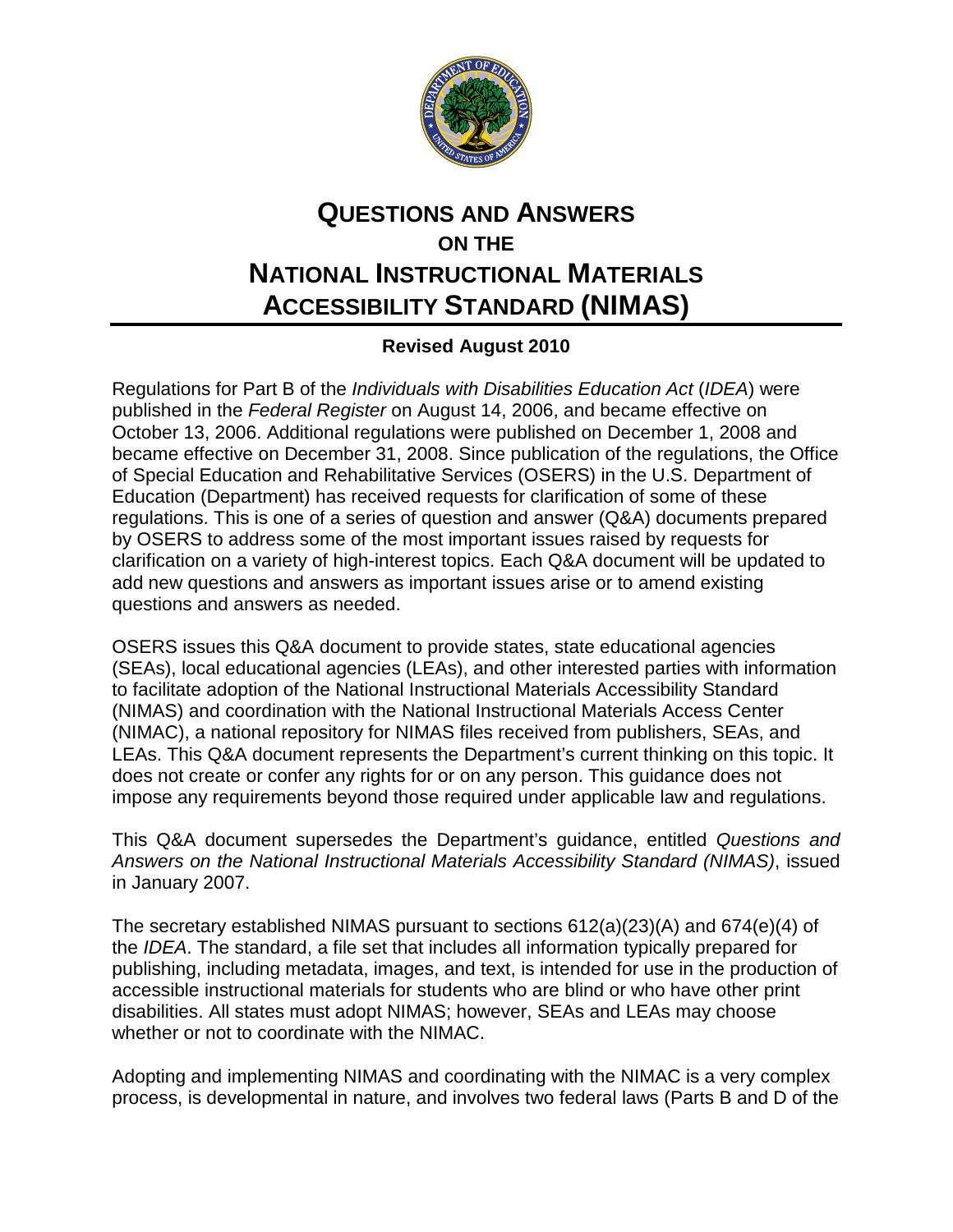*IDEA*, and the Chafee Amendment of 1996 of the *Copyright Act*). The Office of Special Education Programs funds two national centers, the NIMAS Development Center and the NIMAS Technical Assistance (TA) Center, to help facilitate the timely implementation of NIMAS within states.

Generally, the questions, and corresponding answers, presented in this Q&A document required interpretation of the *IDEA* and its implementing regulations and the answers are not simply a restatement of the statutory or regulatory requirements. The responses presented in this document generally are informal guidance representing the interpretation of the department of the applicable statutory or regulatory requirements in the context of the specific facts presented and are not legally binding. The Q&As in this document are not intended to be a replacement for careful study of the *IDEA* and its implementing regulations. The *IDEA*, its implementing regulations, and other important documents related to the *IDEA* and the regulations are found at http://*IDEA*[.ed.gov.](http://idea.ed.gov/)

If you are interested in commenting on this guidance, please e-mail your comments to [OSERSguidancecomments@ed.gov](mailto:OSERSguidancecomments@ed.gov) and include NIMAS in the subject of your e-mail or write us at the following address:

Larry Wexler U.S. Department of Education Potomac Center Plaza 550 12<sup>th</sup> Street, SW, Room 4108 Washington, DC 20202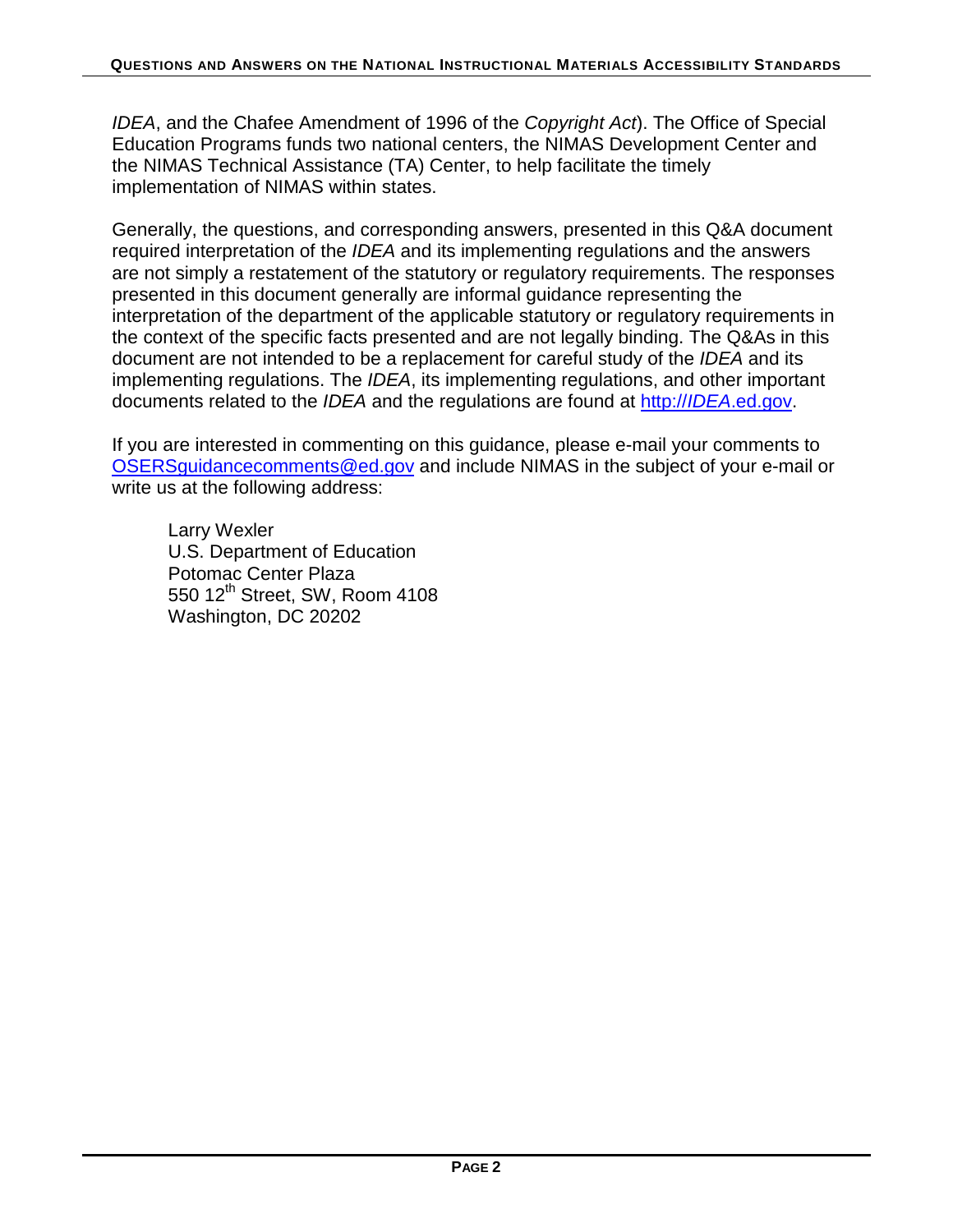## **CONTENTS**

| $A-1$ :   |                                                                                                                                                                                                                                                                                                           |  |
|-----------|-----------------------------------------------------------------------------------------------------------------------------------------------------------------------------------------------------------------------------------------------------------------------------------------------------------|--|
| $A-2:$    |                                                                                                                                                                                                                                                                                                           |  |
| $A-3$ :   | Which students are eligible to receive specialized formats from NIMAS-<br>derived files through the NIMAC? May a file for an eligible student also                                                                                                                                                        |  |
| $A-4$ :   | Are students who receive services under Section 504 of the<br>Rehabilitation Act eligible to receive specialized formats from NIMAS-                                                                                                                                                                      |  |
| $A-5$ :   | Who has responsibility for determining whether particular students are<br>eligible to receive accessible materials produced through NIMAS files<br>obtained through the NIMAC? Are LEAs required to pay for additional<br>medical certification to verify that a student's print disabilities are organic |  |
| $A-6$ :   | Can programs that serve 3 to 5 year old children pursuant to section<br>619 of Part B of the IDEA use NIMAS file sets and the NIMAC                                                                                                                                                                       |  |
| $A - 7$ : | Can NIMAS files be sent to individual students so that they can<br>manipulate them and use them, for example, on personal digital                                                                                                                                                                         |  |
| $A-8$ :   | Instructional materials such as textbooks are typically acquired through<br>textbook purchasing offices at the SEA or LEA level. Are these offices<br>required to comply with NIMAS requirements in their purchase of                                                                                     |  |
| $A-9$ :   | Are SEAs and LEAs in outlying areas eligible to coordinate with the                                                                                                                                                                                                                                       |  |
|           | A-10: The Department of Defense Education Activity (DODEA) is required to<br>comply with the IDEA. Is DODEA eligible to access the NIMAC                                                                                                                                                                  |  |
|           | A-11: What is the turnaround time from the NIMAC to the students receiving                                                                                                                                                                                                                                |  |
|           | A-12: What will it cost LEAs and SEAs to implement these provisions? 9                                                                                                                                                                                                                                    |  |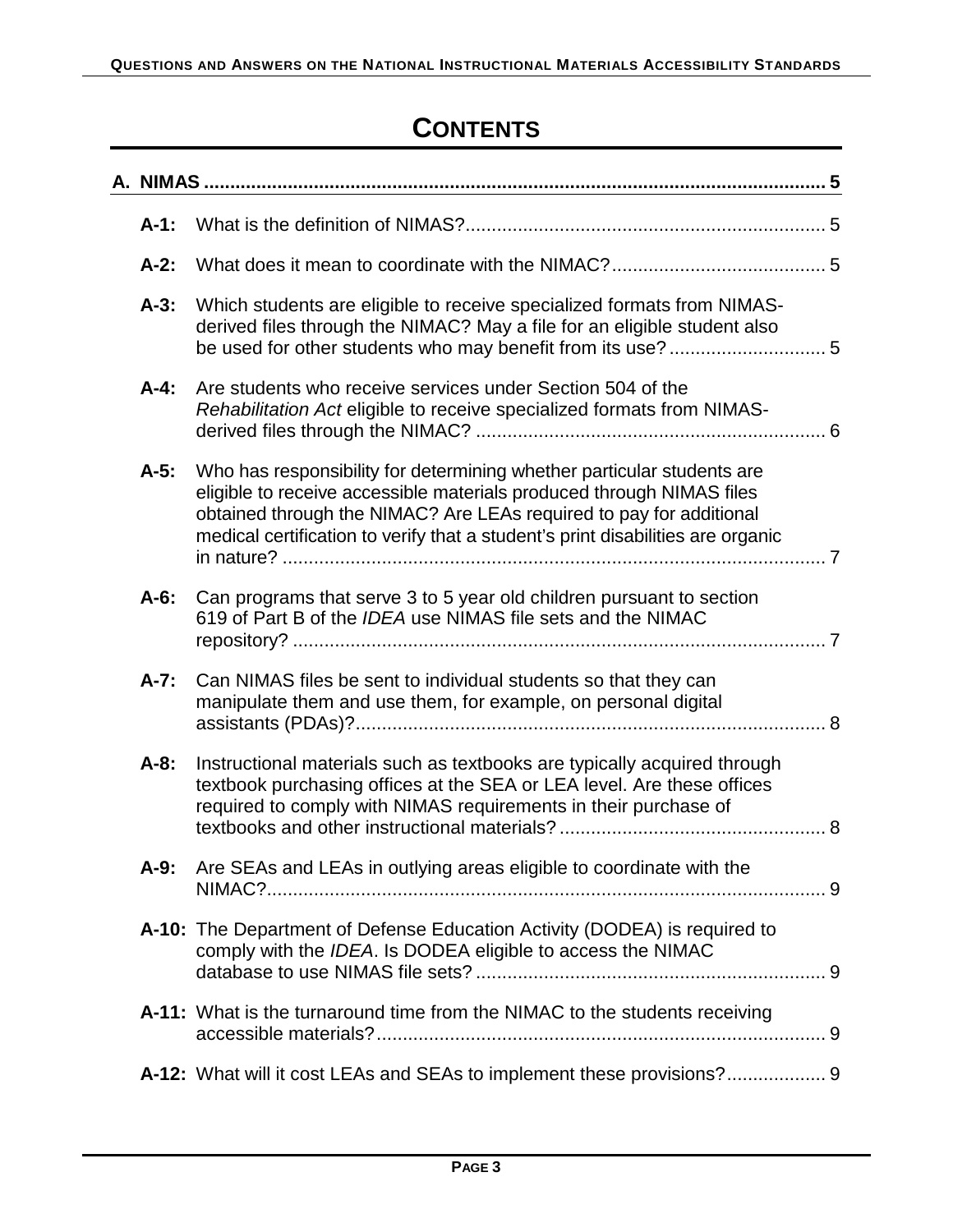| A-13: If an SEA does not convert NIMAS file sets in-house and uses an<br>accessible media producer for conversion purposes, will there be<br>additional costs to the SEA or will licensing and contract agreements    |
|-----------------------------------------------------------------------------------------------------------------------------------------------------------------------------------------------------------------------|
| A-14: How does NIMAS relate to curricula that are delivered in an on-                                                                                                                                                 |
| A-15: Can NIMAS file sets be used to produce standardized assessments in                                                                                                                                              |
| A-16: Under what circumstances will foreign language textbooks be available                                                                                                                                           |
| A-17: Can the NIMAC accept the files of books that are written for general<br>usage (trade books), such as novels, given that the IDEA only<br>authorizes access to materials written and published primarily for use |
| A-18: Will SEAs and LEAs be allowed to access the graphic parts of texts?<br>Are they required to obtain permission from publishers, the artist, or                                                                   |
| A-19: Is there a standard style guide for NIMAS? If so, where is it available? 11                                                                                                                                     |
| A-20: Whom can I contact in my state about NIMAS and coordination                                                                                                                                                     |
|                                                                                                                                                                                                                       |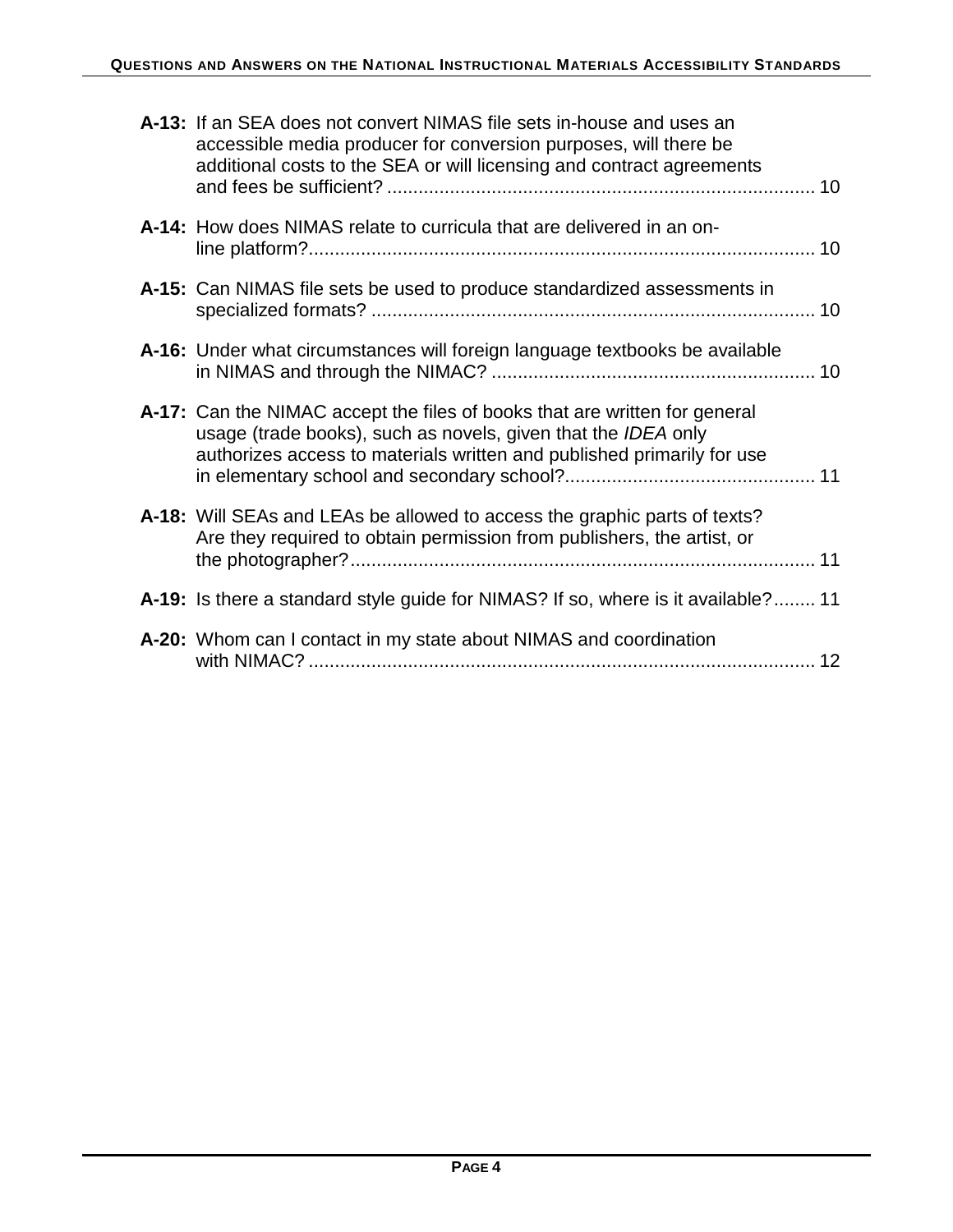## **A. NIMAS**

<span id="page-4-0"></span>

| <b>Authority:</b> | The requirements for NIMAS are found in the regulations at<br>34 CFR §300.172, §300.210, and Appendix C to Part 300.                                                                                                                                                                                                                                                                                                                                                                                                                                                                                                                                                                                                              |
|-------------------|-----------------------------------------------------------------------------------------------------------------------------------------------------------------------------------------------------------------------------------------------------------------------------------------------------------------------------------------------------------------------------------------------------------------------------------------------------------------------------------------------------------------------------------------------------------------------------------------------------------------------------------------------------------------------------------------------------------------------------------|
|                   | <b>Question A-1:</b> What is the definition of NIMAS?                                                                                                                                                                                                                                                                                                                                                                                                                                                                                                                                                                                                                                                                             |
| <b>Answer:</b>    | NIMAS is the National Instructional Materials Accessibility Standard.<br>(For further background on NIMAS, please see the introduction at the<br>beginning of this Q&A.) NIMAS means the standard established by the<br>secretary of education to be used in the preparation of electronic files<br>suitable and used solely for efficient conversion into specialized<br>formats. "Specialized formats" (a) means Braille, audio, or digital text<br>which is exclusively for use by blind or other persons with disabilities;<br>and (b) with respect to print instructional materials, includes large print<br>formats when such materials are distributed exclusively for use by<br>blind or other persons with disabilities. |

<span id="page-4-1"></span>**Question A-2:** What does it mean to coordinate with the NIMAC?

**Answer:** The NIMAC is the National Instructional Materials Access Center. (For further background on the NIMAC, please see the introduction at the beginning of this Q&A.) Coordinating with the NIMAC means that the SEA or LEA signed a user agreement with the NIMAC, is directing publishers to provide NIMAS files of materials they order to the NIMAC, and has designated authorized users who will have access to the NIMAC database. These authorized users can search the NIMAC database and directly download the NIMAS files they need to convert into specialized formats for use by blind or other persons with print disabilities in elementary and secondary schools.

- <span id="page-4-2"></span>**Question A-3:** Which students are eligible to receive specialized formats from NIMASderived files through the NIMAC? May a file for an eligible student also be used for other students who may benefit from its use?
- **Answer:** Only blind or other persons with print disabilities in elementary schools and secondary schools, under section 674(e)(2) and (3) of the *IDEA*, are eligible to receive specialized formats from NIMAS-derived files through the NIMAC. "Blind or other persons with print disabilities" means children served under the *IDEA* who qualify to receive books and other publications produced in specialized formats in accordance with the *Act* entitled "An Act To Provide Books for the Adult Blind," approved March 3, 1931, 2 U.S.C. 135a. If students are eligible to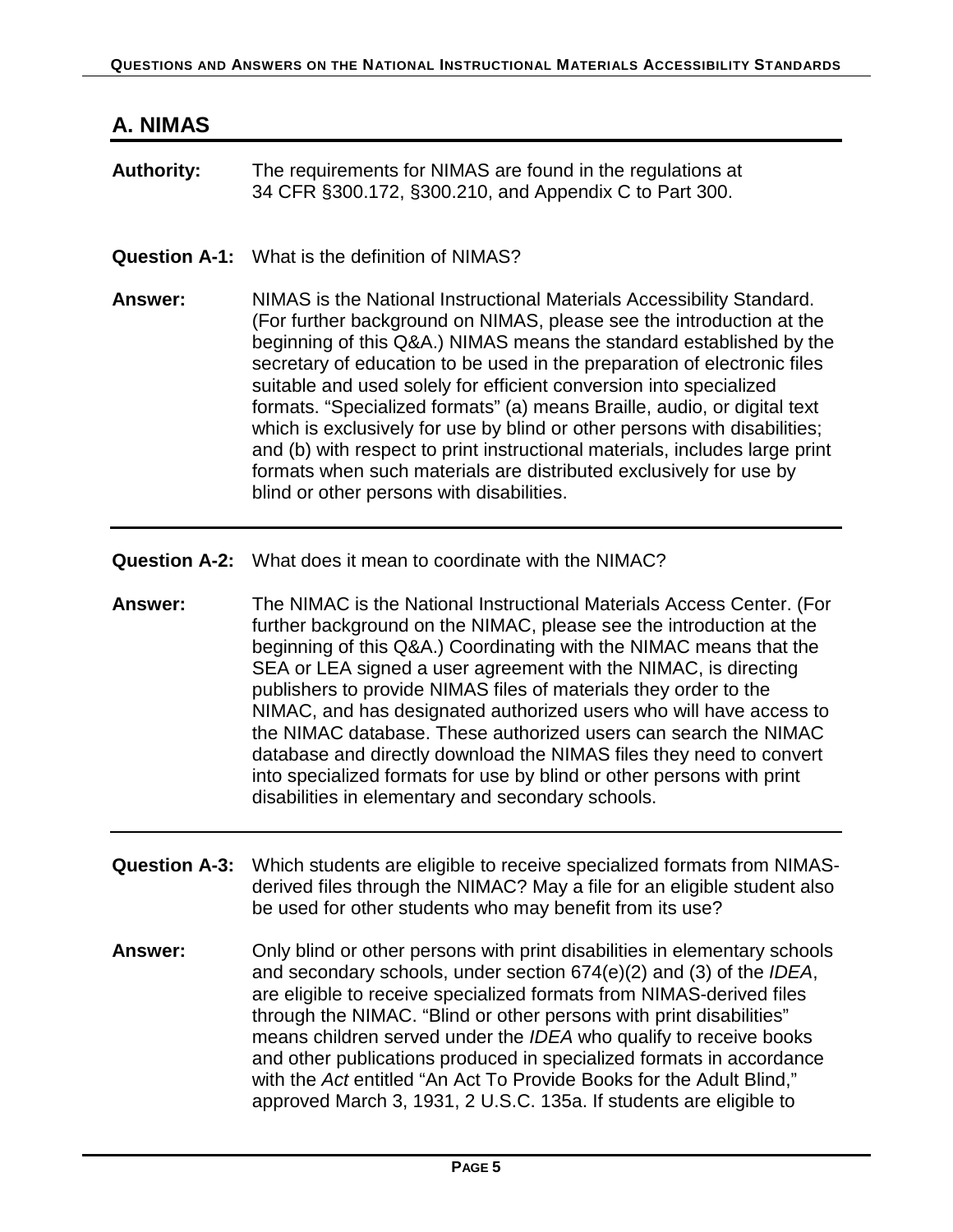receive specialized formats from NIMAS-derived files through the NIMAC, an SEA or LEA can use the specialized format already derived from NIMAS file sets for other NIMAS-eligible students. SEAs and LEAs may not share these specialized formats with students who are not eligible to receive specialized formats from NIMAS-derived files through the NIMAC. This is consistent with the Chafee Amendment to the *Copyright Act* (17 U.S.C. §121). SEAs are still required to ensure that children with disabilities who need instructional materials in accessible formats, but are not eligible to receive educational materials produced in accessible formats from NIMAS files obtained from the NIMAC, receive those instructional materials in a timely manner (34 CFR §300.172(a)). In order to comply with this requirement, SEAs and LEAs must obtain the materials from other sources.

- <span id="page-5-0"></span>**Question A-4:** Are students who receive services under Section 504 of the *Rehabilitation Act* eligible to receive specialized formats from NIMASderived files through the NIMAC?
- **Answer:** No, students who receive services under Section 504 are not eligible to receive accessible materials produced from NIMAS files obtained through the NIMAC unless they are otherwise eligible to receive these materials under the *IDEA*. Section 674(e)(2) of the *IDEA* states that the NIMAC must provide access to print instructional materials, including textbooks, in accessible media, free of charge, to blind or other persons with print disabilities in elementary schools and secondary schools. "Blind or other persons with print disabilities" is defined in section 674(e)(3)(A) of the *IDEA* as children served under the *IDEA* and who may qualify in accordance with "An Act To Provide Books for the Adult Blind," approved March 3, 1931 (2 U.S.C. 135a; 46 Stat. 1487) to receive books and other publications produced in specialized formats. Thus, students who receive services under Section 504 of the *Rehabilitation Act* are not eligible to receive educational materials produced in specialized formats from NIMAS files obtained through the NIMAC unless they are otherwise eligible to receive these materials under the *IDEA*. However, SEAs and LEAs are required to provide accessible materials to all students who need them, regardless of whether or not they qualify for accessible materials produced from NIMAS-derived files (34 CFR §300.172(b)(3)).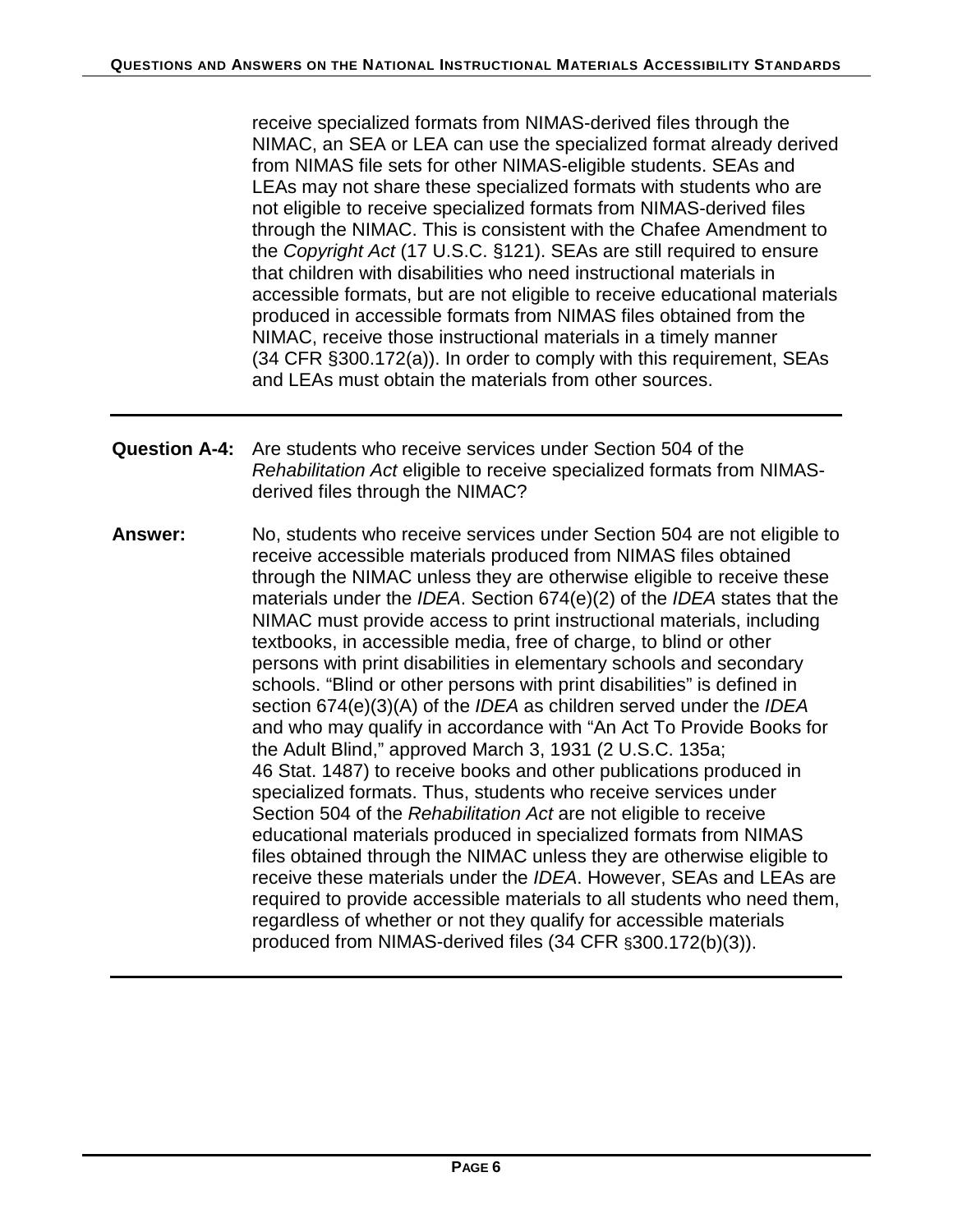- <span id="page-6-0"></span>**Question A-5:** Who has responsibility for determining whether particular students are eligible to receive accessible materials produced through NIMAS files obtained through the NIMAC? Are LEAs required to pay for additional medical certification to verify that a student's print disabilities are organic in nature?
- **Answer:** Section 674(e)(2)(B) of the *IDEA* provides that educational materials produced from NIMAS files obtained through the NIMAC may only be provided to blind or other persons with print disabilities in elementary and secondary schools. Section 674(e)(3)(A) of the *IDEA* defines the term "blind or other persons with disabilities" as children served under *IDEA* who qualify under the Library of Congress regulations implementing the Act to Provide Books for the Adult Blind. These regulations specify (a) those students who are eligible to receive educational materials in specialized formats produced from NIMAS files received from the NIMAC (36 CFR §701.6(b)(1)); and (b) the competent authorities who can certify a student as eligible to use specialized formats (36 CFR §701.6(b)(2)).

In the case of an individual who has a reading disability from organic dysfunction, the Library of Congress regulations define competent authority as doctors of medicine who may consult with colleagues in associated disciplines. In the case of an individual who is blind, has a visual disability, or has physical limitations, other medical professionals and school officials such as social workers and counselors are included among those who are competent authorities. Because SEAs and LEAs are responsible for providing a free appropriate public education to all children with disabilities and for ensuring that children who need instructional materials in accessible formats are provided these materials in a timely fashion, LEAs have the responsibility, including the assumption of any associated costs, to obtain the appropriate certification for the students (34 CFR §300.101, 300.172(b)(4), and 300.201; 20 U.S.C. 1412(a)(1)(A)). The Library of Congress regulations for certifying students who are blind or who have print disabilities can be found on footnote 2 of the OSEP Topical Brief on NIMAS. This topical brief is available at

http://*IDEA*[.ed.gov/frontend\\_dev.php/object/fileDownload/model/Topical](http://idea.ed.gov/frontend_dev.php/object/fileDownload/model/TopicalBrief/field/WordFile/primary_key/12) [Brief/field/WordFile/primary\\_key/12.](http://idea.ed.gov/frontend_dev.php/object/fileDownload/model/TopicalBrief/field/WordFile/primary_key/12)

- <span id="page-6-1"></span>**Question A-6:** Can programs that serve 3 to 5 year old children pursuant to section 619 of Part B of the *IDEA* use NIMAS file sets and the NIMAC repository?
- **Answer:** It would depend on the state's definition of elementary school. If a state considers 3 to 5 year olds who are blind or have other print disabilities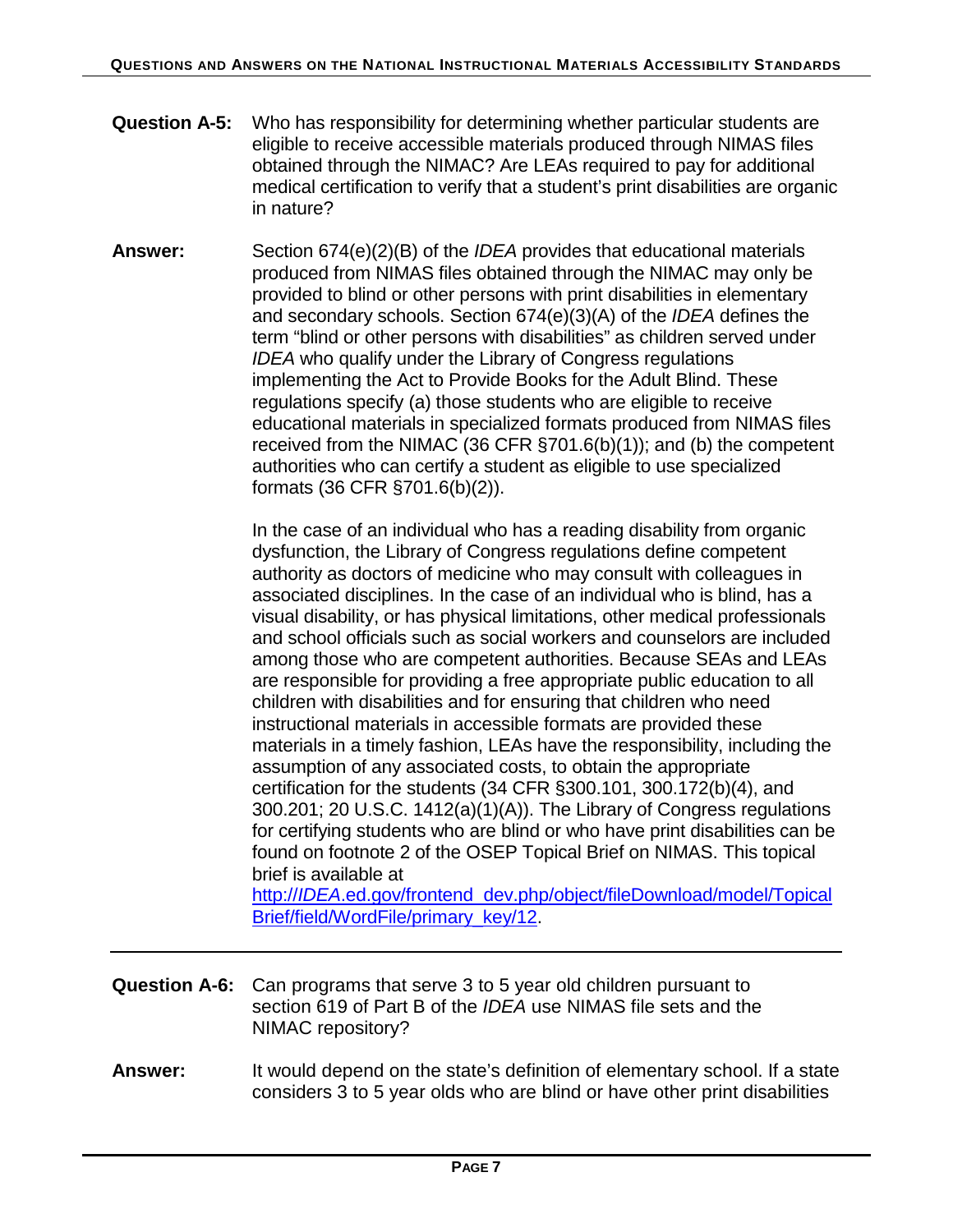and are attending preschool programs to be attending elementary schools, then those students are eligible to use materials produced in specialized formats from NIMAS files received from the NIMAC. NIMAS file sets can be used to make specialized formats only for use in elementary and secondary classroom instruction for students who are blind or who have print disabilities.

- <span id="page-7-0"></span>**Question A-7:** Can NIMAS files be sent to individual students so that they can manipulate them and use them, for example, on personal digital assistants (PDAs)?
- **Answer:** NIMAS file sets are source files and are designed to be converted by software or accessible media producers (AMPs) into specialized formats (e.g., Braille, audio text, digital format or large print) for eligible students. While NIMAS file sets cannot be sent directly to students, an SEA or LEA could convert a NIMAS file set into a specialized format and place the specialized format onto an eligible student's PDA. However, each SEA or LEA must take appropriate steps under applicable copyright laws to ensure that only students who are blind or have print disabilities and are in elementary or secondary school receive these specialized formats.
- <span id="page-7-1"></span>**Question A-8:** Instructional materials such as textbooks are typically acquired through textbook purchasing offices at the SEA or LEA level. Are these offices required to comply with NIMAS requirements in their purchase of textbooks and other instructional materials?
- **Answer:** If an SEA chooses to coordinate with the NIMAC, the SEA must, as part of any print instructional materials adoption process, procurement contract, or other practice or instrument used for purchase of print instructional materials, enter into a written contract with the publisher of the print instructional materials to: 1) require the publisher to prepare and, on or before delivery of the print instructional materials, provide to the NIMAC electronic files containing the contents of the print instructional materials using the NIMAS; or 2) "purchase instructional materials from the publisher that are produced in or may be rendered in specialized formats." (See 34 CFR §300.172(c) and 300.210(a).) The SEA must ensure that all public agencies take all reasonable steps to provide instructional materials in accessible formats to children with disabilities who need those instructional materials at the same time as other children who receive instructional materials (34 CFR §300.172(b)(4)). Therefore, SEAs should inform all relevant offices and parties within the State, including LEAs, of their obligation to meet the requirements for access to instructional materials. For example, SEAs and LEAs should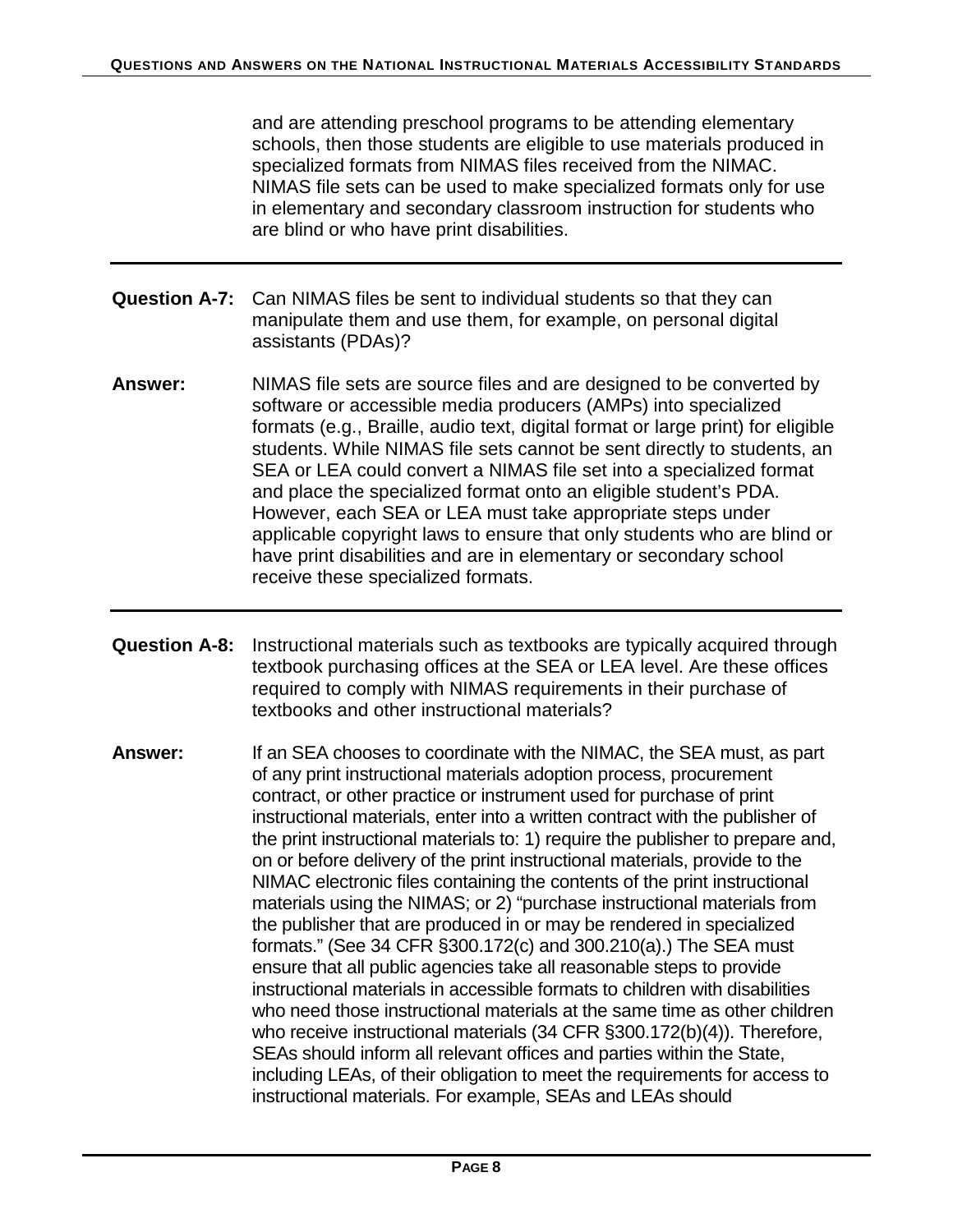communicate these requirements to textbook adoption committees, as well as procurement and contracting offices.

- <span id="page-8-0"></span>**Question A-9:** Are SEAs and LEAs in outlying areas eligible to coordinate with the NIMAC?
- **Answer:** Yes, SEAs and LEAs in outlying areas (i.e., the U.S. Virgin Islands, Guam, American Samoa, and the Commonwealth of the Northern Mariana Islands) are eligible to coordinate with the NIMAC.
- <span id="page-8-1"></span>**Question A-10:** The Department of Defense Education Activity (DODEA) is required to comply with the *IDEA*. Is DODEA eligible to access the NIMAC database to use NIMAS file sets?
- **Answer:** Yes. If the DODEA decides to coordinate with the NIMAC, it will designate authorized users who may access NIMAS files. The authorized users will, in turn, convert the NIMAS file sets or designate AMPs to convert NIMAS file sets into specialized formats for eligible students in the DODEA.
- <span id="page-8-2"></span>**Question A-11:** What is the turnaround time from the NIMAC to the students receiving accessible materials?
- **Answer:** After the NIMAC receives NIMAS file sets from the publisher, the file sets will be checked to confirm that they are valid and complete NIMAS files, and the files will be cataloged in a Web-based database. The NIMAC expects that, if the quality conforms to NIMAS, the files typically will be available almost immediately for authorized users and AMPs to download and convert into specialized formats. The time from the NIMAC download to the student receiving accessible materials will vary depending on the type of specialized format and the efficiency of the AMP.

<span id="page-8-3"></span>**Question A-12:** What will it cost LEAs and SEAs to implement these provisions?

**Answer:** There is no cost to download NIMAS file sets from the NIMAC. The cost to produce the materials depends on the system that SEAs and LEAs choose to use to convert the NIMAS files into accessible formats and the type of accessible format desired. We anticipate that SEAs and LEAs with a developed infrastructure for conversion and delivery of accessible instructional materials will have limited, if any, implementation expenses.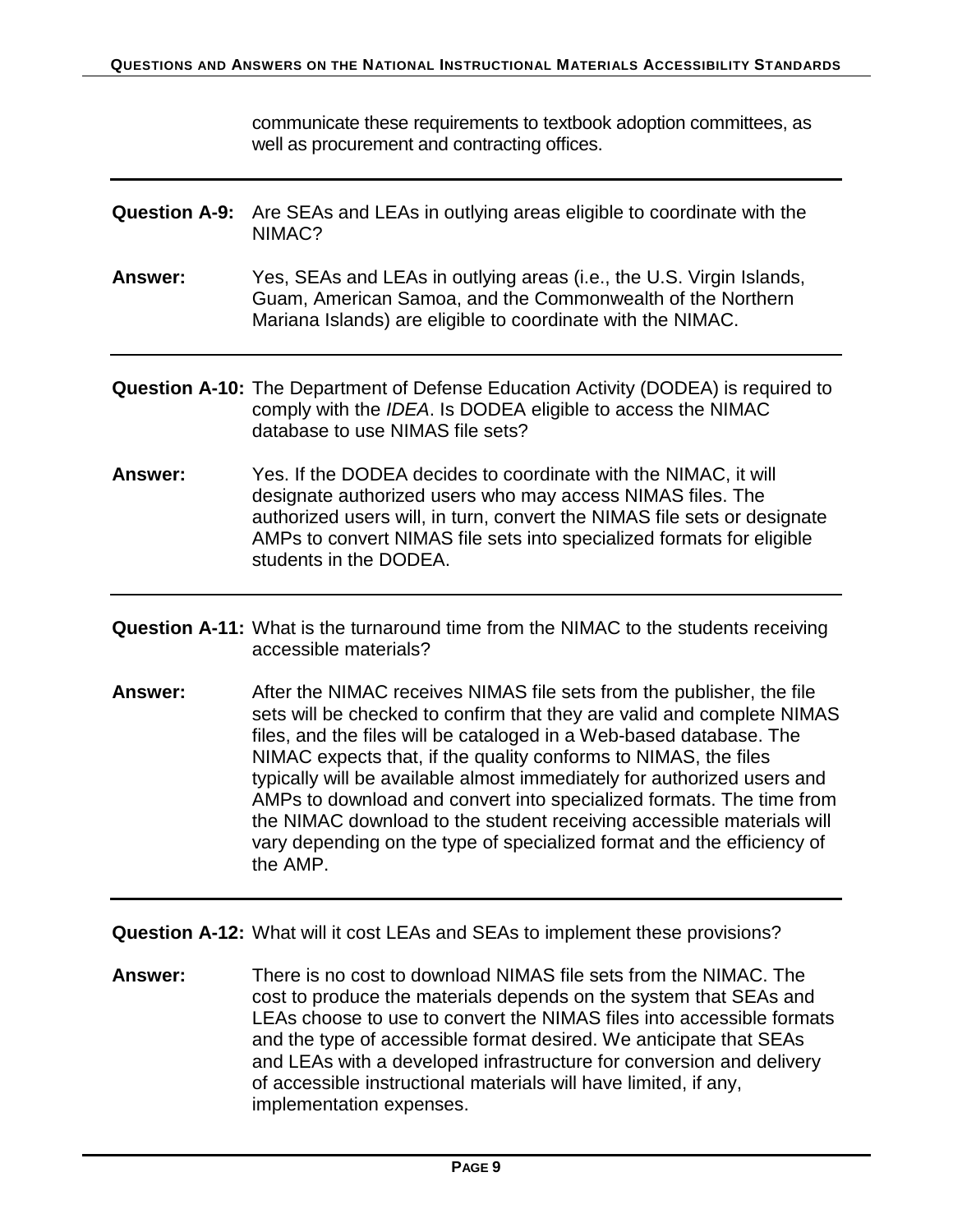- <span id="page-9-0"></span>**Question A-13:** If an SEA does not convert NIMAS file sets in-house and uses an accessible media producer for conversion purposes, will there be additional costs to the SEA or will licensing and contract agreements and fees be sufficient?
- **Answer:** There is no cost to use the NIMAC or to obtain files through the NIMAC. However, if an SEA or LEA uses an AMP to convert NIMAS file sets, the SEA or LEA likely will incur some additional expense; those expenses would be determined in accordance with the contractual agreement between the agency and the AMP.
- <span id="page-9-1"></span>**Question A-14:** How does NIMAS relate to curricula that are delivered in an on-line platform?
- **Answer:** NIMAS is a source file for converting print instructional materials into specialized formats and does not apply to on-line material.
- <span id="page-9-2"></span>**Question A-15:** Can NIMAS file sets be used to produce standardized assessments in specialized formats?
- **Answer:** No. Standardized assessments do not fall within the definition of print instructional materials as that term is defined in section 674(e)(3)(C) of the *IDEA*.
- <span id="page-9-3"></span>**Question A-16:** Under what circumstances will foreign language textbooks be available in NIMAS and through the NIMAC?
- **Answer:** The *IDEA* specifies that NIMAS applies to print instructional materials, which is defined in section 674(e)(3)(C) of the *IDEA* as printed textbooks and related printed core materials that are written and published primarily for use in elementary school and secondary school instruction and are required by an SEA or LEA for use by students in the classroom. Thus, all foreign language textbooks that fall within the definition of "print instructional materials" are subject to the NIMAS. This applies both to textbooks for foreign language classes and textbooks translated into a foreign language for use by students with limited English proficiency.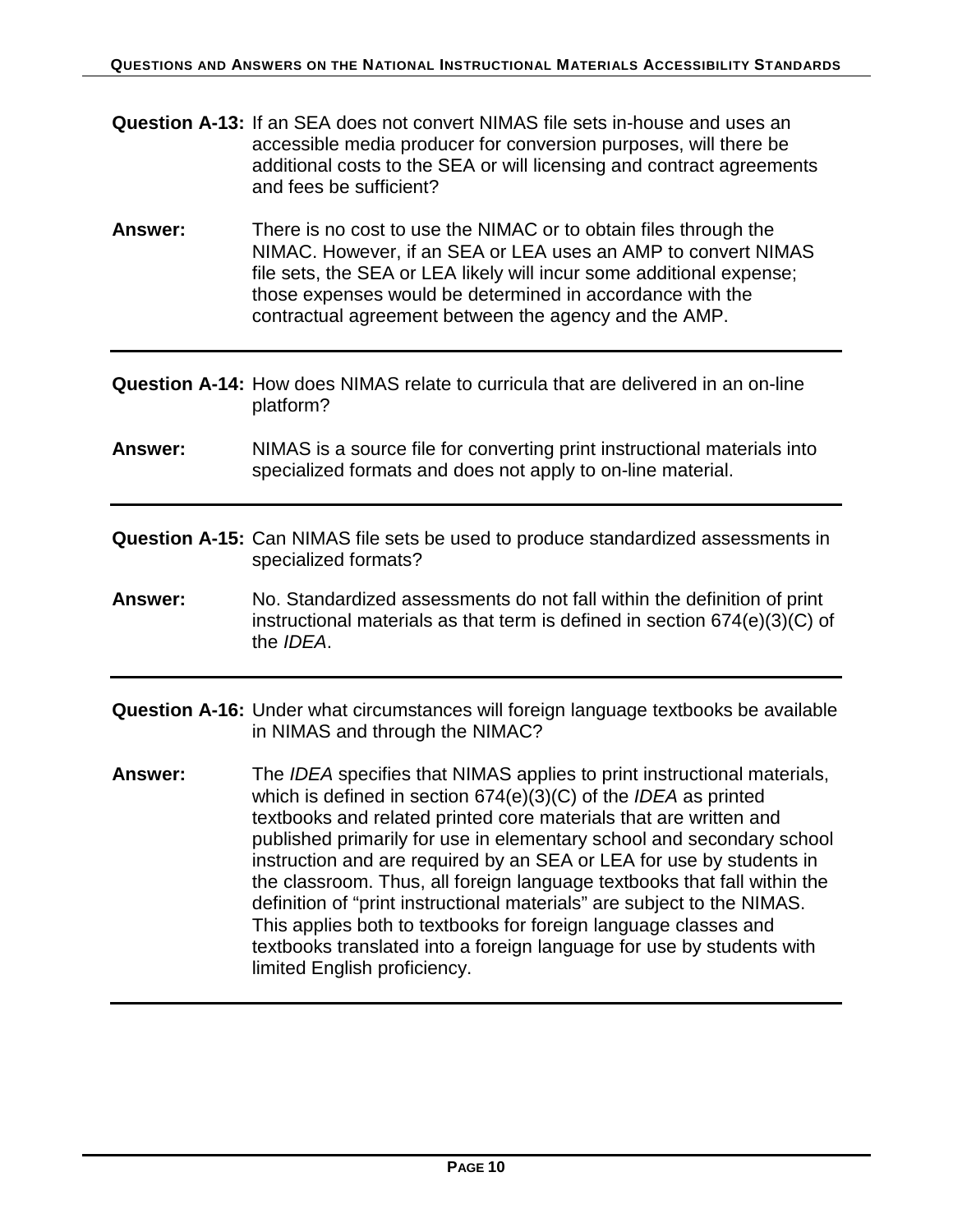- <span id="page-10-0"></span>**Question A-17:** Can the NIMAC accept the files of books that are written for general usage (trade books), such as novels, given that the *IDEA* only authorizes access to materials written and published primarily for use in elementary school and secondary school?
- **Answer:** Yes. It is consistent with the *IDEA* for the NIMAC to accept trade book files from publishers, when they are bundled with other instructional materials for use in the classroom, as required by the state or LEA approved curriculum. This means that publishers must provide a textbook or supplementary guide that identifies how each trade book in the bundle is tied into the curriculum required by an SEA or LEA for use by students in the classroom. This must be done by substantially linking each trade book to analysis, questions, study guides, and/or other curriculum materials contained in the textbook or supplementary guide
- <span id="page-10-1"></span>**Question A-18:** Will SEAs and LEAs be allowed to access the graphic parts of texts? Are they required to obtain permission from publishers, the artist, or the photographer?
- **Answer:** NIMAS file sets include some specifications for graphics. Separate permissions are not necessary if the publisher submits NIMAS files to the NIMAC for eligible students. These uses are authorized under section 674(e) of the *IDEA*, which is consistent with the Chafee Amendment to the *Copyright Act* (17 U.S.C. 121). However, portions of mathematics, science, geography, and other textbooks that do not use literary Braille are not fully accessible using NIMAS because translation software that convert graphics and pictures accurately into accessible formats of graphical material do not currently exist. To the extent that the NIMAS files do not cover the graphs, pictures, and other visual elements in the textbooks, AMPs may have to use alternative measures to produce a completely accessible version of a textbook. However, this responsibility should be addressed in the agreement between the SEA or LEA and the AMP.

<span id="page-10-2"></span>**Question A-19:** Is there a standard style guide for NIMAS? If so, where is it available?

**Answer:** The NIMAS Technical Assistance Center has developed a best practices resource with exemplars and a style guide. Exemplars are located at: <http://nimas.cast.org/center/exemplars/> and the guide for creating NIMAS files is at: [http://nimas.cast.org/about/resources/creating\\_nimas.html](http://nimas.cast.org/about/resources/creating_nimas.html)